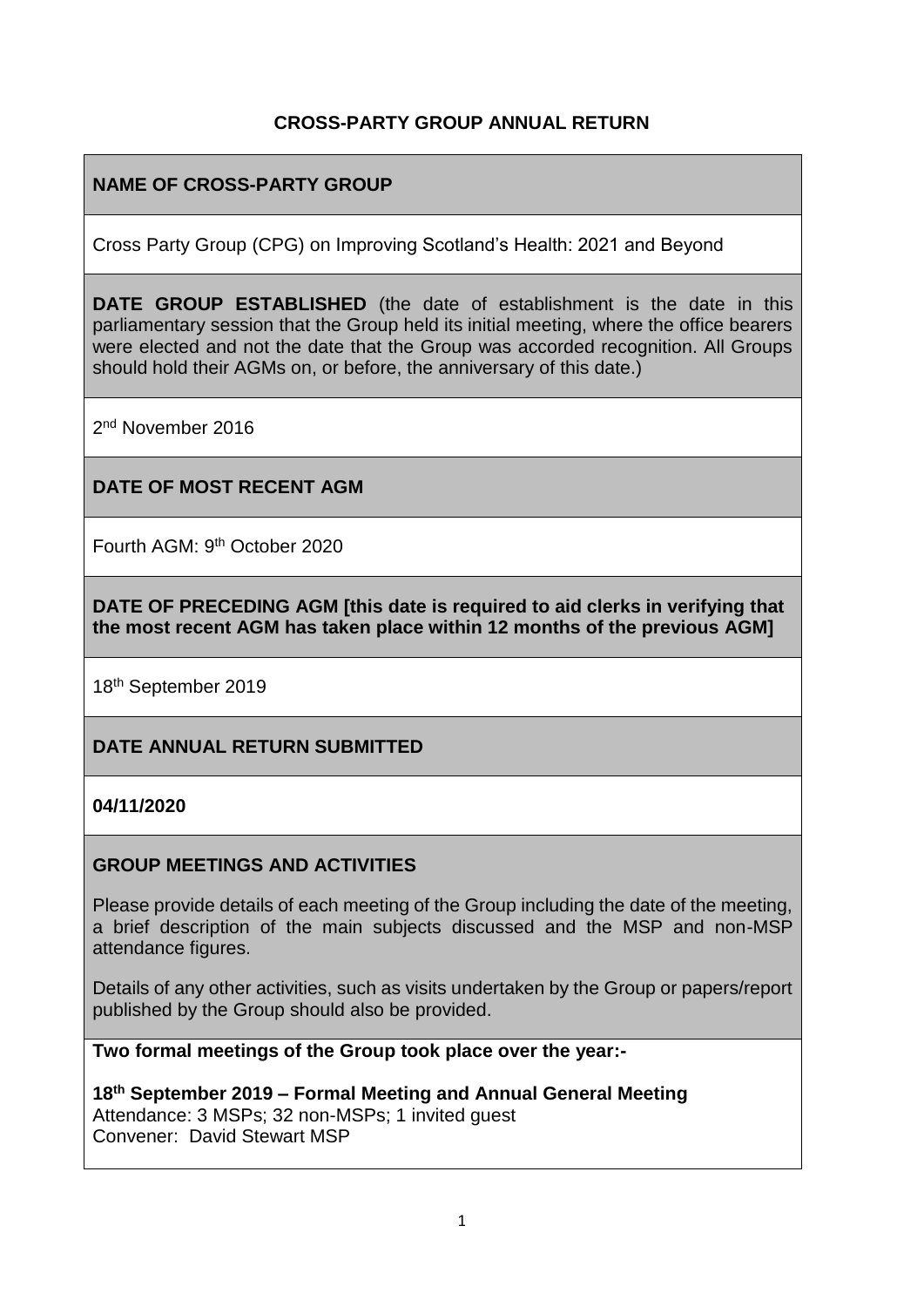A report of the third year's activities of the Group was available and the Convener highlighted some key points.

The meeting was attended by Morris Fraser, Acting Head of Alcohol, Tobacco and Drugs at the Health Improvement Division of the Scottish Government who provided an update to the Group on the five new Government health action plans and strategies, and the new public health priorities and body. Questions and answers took place.

This was the third Annual General Meeting of the Group. The Group approved the appointments of Kenneth Gibson MSP, David Stewart MSP and Brian Whittle MSP as co-Conveners of the Group. The Group also approved the appointment of Alcohol Focus Scotland and ASH Scotland as joint Secretariat to the Group.

The Group approved the Annual Return.

New members were approved and the minutes of the meeting on 12th June 2019 were approved.

#### **26 th February 2020 – Formal Meeting**

Attendance: 2 MSPs; 21 non-MSPs; 16 invited guests Convener: Brian Whittle MSP

The topic discussion for the meeting was The National Preconception Health and Care Framework and opportunities to reduce risks to parents and children from health-harming products

Guest speakers attending the meeting were Ashley Goodfellow, Consultant in Public Health, NHS Lanarkshire and Chair of the National Preconception Framework Group; Carolyn Wilson, Team Leader, Supporting Maternal and Child Wellbeing, Scottish Government; Dr Sarah Brown, Consultant Paediatrician at NHS Ayrshire and Arran; Aliy Brown, FASD Project Lead, FASD Hub Scotland; and Mary Ross Davie, Scotland Director of the Royal College of Midwives

Questions and answers took place following the presentations.

New members were approved and the minute of the meeting on 18th September 2019 was approved.

Following the meeting of the CPG on 26 February 2020, Co-convener Kenneth Gibson MSP lodged a [motion](https://www.parliament.scot/parliamentarybusiness/28877.aspx?SearchType=Advance&ReferenceNumbers=S5M-21194&ResultsPerPage=10) in March 2020 asking that the Parliament recognise the prevalence and significant impact of Foetal Alcohol Spectrum Disorders (FASD) in Scotland. The motion achieved cross-party support from 19 MSPs. The Covid-19 pandemic has delayed the motion being debated in the chamber; it is hoped that this will take place later this year.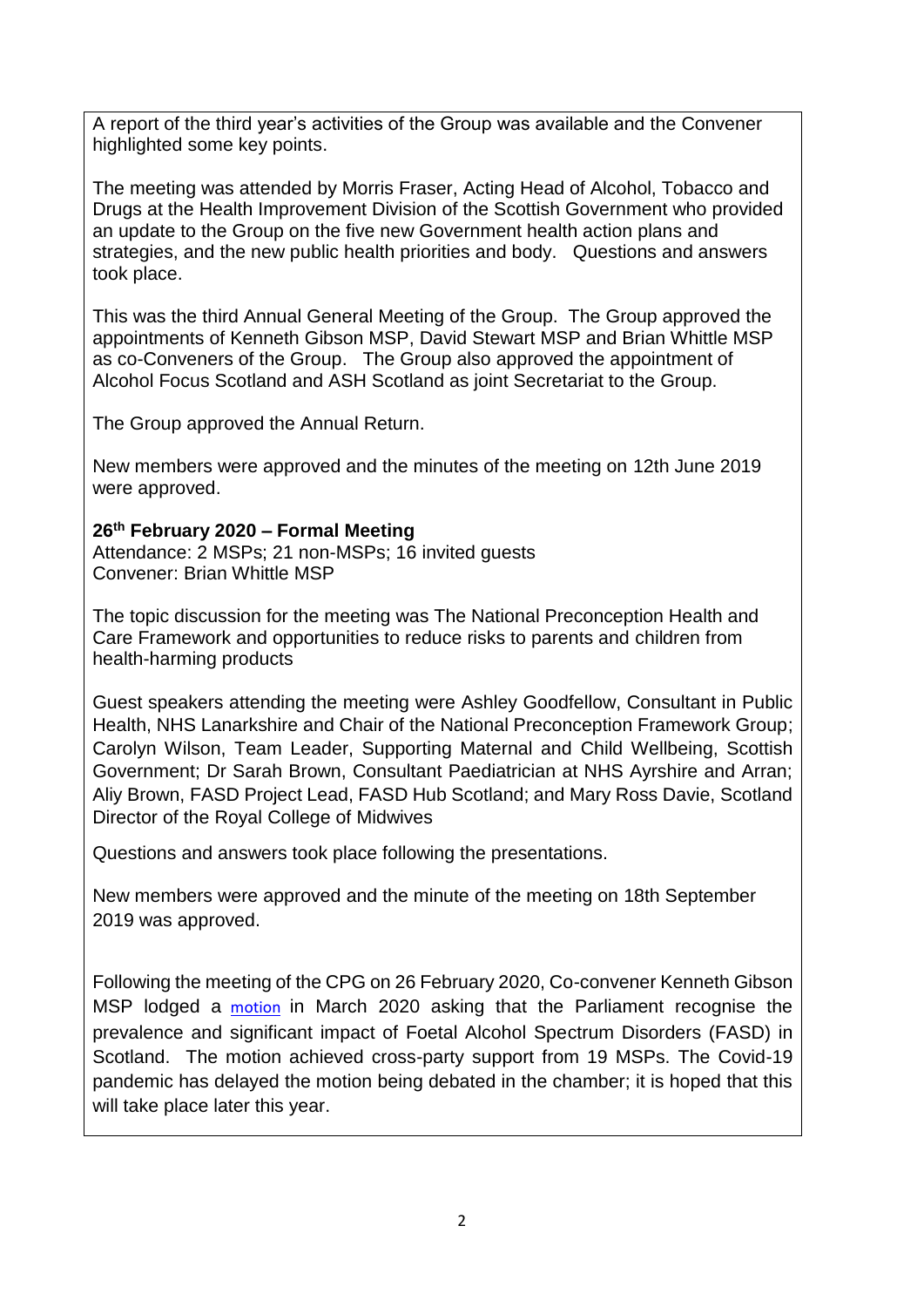A further meeting had been scheduled for  $17<sup>th</sup>$  June 2020, but was cancelled due to the Covid-19 pandemic.

A meeting took place on 16th September 2020, attended by the Minister for Public Health and the Chief Executive of Public Health Scotland. This was also the original date for the AGM of the CPG, however the meeting was not MSP quorate and was therefore classed as an informal meeting. The AGM was rearranged and took place on 9th October 2020.

# **MSP MEMBERS OF THE GROUP**

Please provide names and party designation of all MSP members of the Group.

Miles Briggs MSP - Scottish Conservative and Unionist Party Kenneth Gibson MSP – Scottish National Party **(co-Convener)** Alex Cole-Hamilton MSP – Scottish Liberal Democrats Alison Johnstone MSP – Scottish Green Party Jenny Marra MSP – Scottish Labour Willie Rennie MSP – Scottish Liberal Democrats Anas Sarwar MSP – Scottish Labour David Stewart MSP – Scottish Labour **(co-Convener)** Brian Whittle MSP – Scottish Conservative and Unionist Party **(co-Convener)**

## **NON-MSP MEMBERS OF THE GROUP**

For organisational members please provide only the name of the organisation, it is not necessary to provide the name(s) of individuals who may represent the organisation at meetings of the Group.

| <b>Individuals</b> | Laura Andre<br>Kenneth Anderson<br>Iain Broom<br><b>Simon Capewell</b><br><b>Laurence Gruer</b><br>Colwyn Jones<br>Peter Rice                                                                                                               |
|--------------------|---------------------------------------------------------------------------------------------------------------------------------------------------------------------------------------------------------------------------------------------|
| Organisations      | Alcohol Focus Scotland - Secretariat<br><b>ASH Scotland - Secretariat</b><br><b>Abertay University</b><br>Addaction<br><b>Association for Nutrition</b><br>Asthma UK and British Lung Foundation Partnership<br><b>Befriending Networks</b> |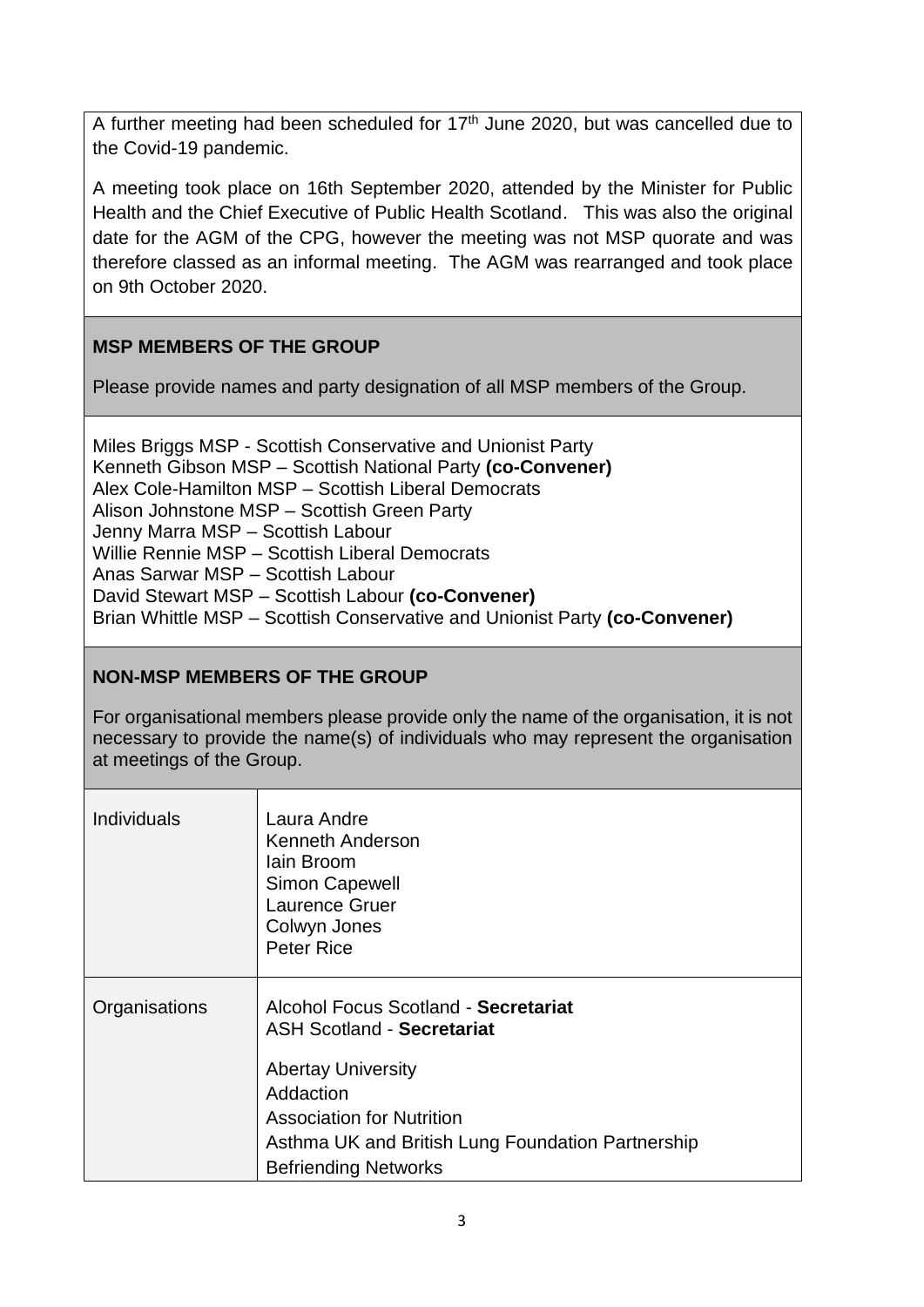| <b>Breast Cancer Now</b>                                      |
|---------------------------------------------------------------|
| <b>Breastfeeding Network</b>                                  |
| <b>British Dietetic Association</b>                           |
| <b>British Heart Foundation Scotland</b>                      |
| <b>Big Lottery Fund Scotland</b>                              |
| <b>British Medical Association Scotland</b>                   |
| Cancer Research UK                                            |
| Centre for Global Development, University of Aberdeen         |
| Changeworks                                                   |
| <b>Children's Health Scotland</b>                             |
| <b>Children in Scotland</b>                                   |
| <b>Church of Scotland</b>                                     |
| <b>COPE Scotland</b>                                          |
| Consensus Action on Salt, Sugar and Health                    |
| Crew 2000 (Scotland)                                          |
| <b>Cycling Scotland</b>                                       |
| <b>Faculty of Public Health in Scotland</b>                   |
| <b>Families Outside</b>                                       |
| Fife Alcohol and Drug Partnership                             |
| <b>Food Standards Scotland</b>                                |
| <b>Glasgow Caledonian University</b>                          |
| <b>Glasgow Children's Hospital Charity</b>                    |
| Glasgow City Health and Social Care Partnership (NHS)         |
| <b>Glasgow Council on Alcohol</b>                             |
| Group for Research on Inequalities and Tobacco (GRIT),        |
| University of Edinburgh                                       |
| Health Economics Research Unit, University of Aberdeen        |
| <b>Homes for Scotland</b>                                     |
| The Institute of Health and Wellbeing, University of Glasgow  |
| Local Licensing Forum, Argyll & Bute Council                  |
| <b>Mental Health Foundation</b>                               |
| <b>Mentor Scotland</b>                                        |
| MRC/CSO Social and Public Health Sciences Unit, University of |
| Glasgow                                                       |
| <b>NHS Greater Glasgow and Clyde</b>                          |
| <b>NHS Health Scotland</b>                                    |
| <b>NHS Lothian</b>                                            |
| <b>NHS Tayside</b>                                            |
| <b>Nourish Scotland</b>                                       |
| <b>Obesity Action Scotland</b>                                |
| Paths for All                                                 |
| Queen's Nursing Institute Scotland                            |
| The Rowett Institute, University of Aberdeen                  |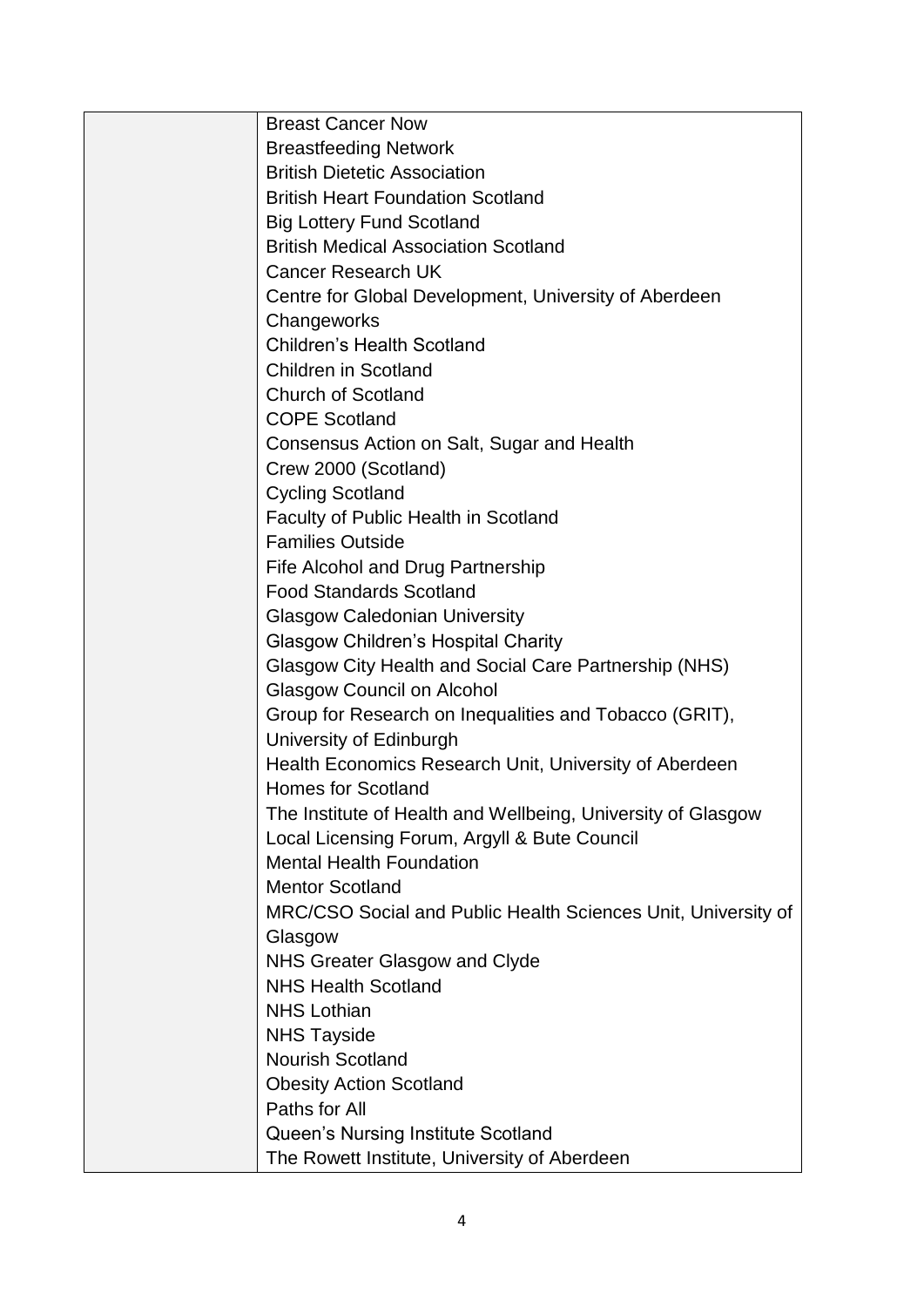| Royal College of General Practitioners               |
|------------------------------------------------------|
| Royal College of Nursing                             |
| Royal College of Obstetricians and Gynaecologists    |
| Royal College of Paediatrics & Child Health Scotland |
| Royal College of Psychiatrists in Scotland           |
| Royal College of Physicians of Edinburgh             |
| Royal College of Physicians and Surgeons of Glasgow  |
| Royal College of Surgeons of Edinburgh               |
| Royal Environmental Health institute of Scotland     |
| <b>Royal Pharmaceutical Society</b>                  |
| <b>ScotCen Social Research</b>                       |
| <b>Scottish Cancer Foundation</b>                    |
| <b>Scottish Drugs Forum</b>                          |
| Scottish Health Action on Alcohol Problems (SHAAP)   |
| <b>Scottish Obesity Alliance</b>                     |
| Scottish Public Health Network (ScotPHN)             |
| <b>Scottish Recovery Consortium</b>                  |
| <b>Support in Mind Scotland</b>                      |
| University of Aberdeen                               |
| University of Dundee                                 |
| University of Edinburgh                              |
| University of Glasgow                                |
| <b>University of Stirling</b>                        |
| <b>Voluntary Health Scotland (VHS)</b>               |
| West Lothian Drug and Alcohol Service                |
| <b>Young Scot</b>                                    |
|                                                      |

## **GROUP OFFICE BEARERS**

Please provide names for all office bearers. The minimum requirement is that two of the office bearers are MSPs and one of these is Convener – beyond this it is a matter for the Group to decide upon the office bearers it wishes to have. It is permissible to have more than one individual elected to each office, for example, co-conveners or multiple deputy conveners.

| Convener | There are 3 co-Conveners of the Group:-                                    |
|----------|----------------------------------------------------------------------------|
|          | <b>Kenneth Gibson MSP</b><br>David Stewart MSP<br><b>Brian Whittle MSP</b> |
|          |                                                                            |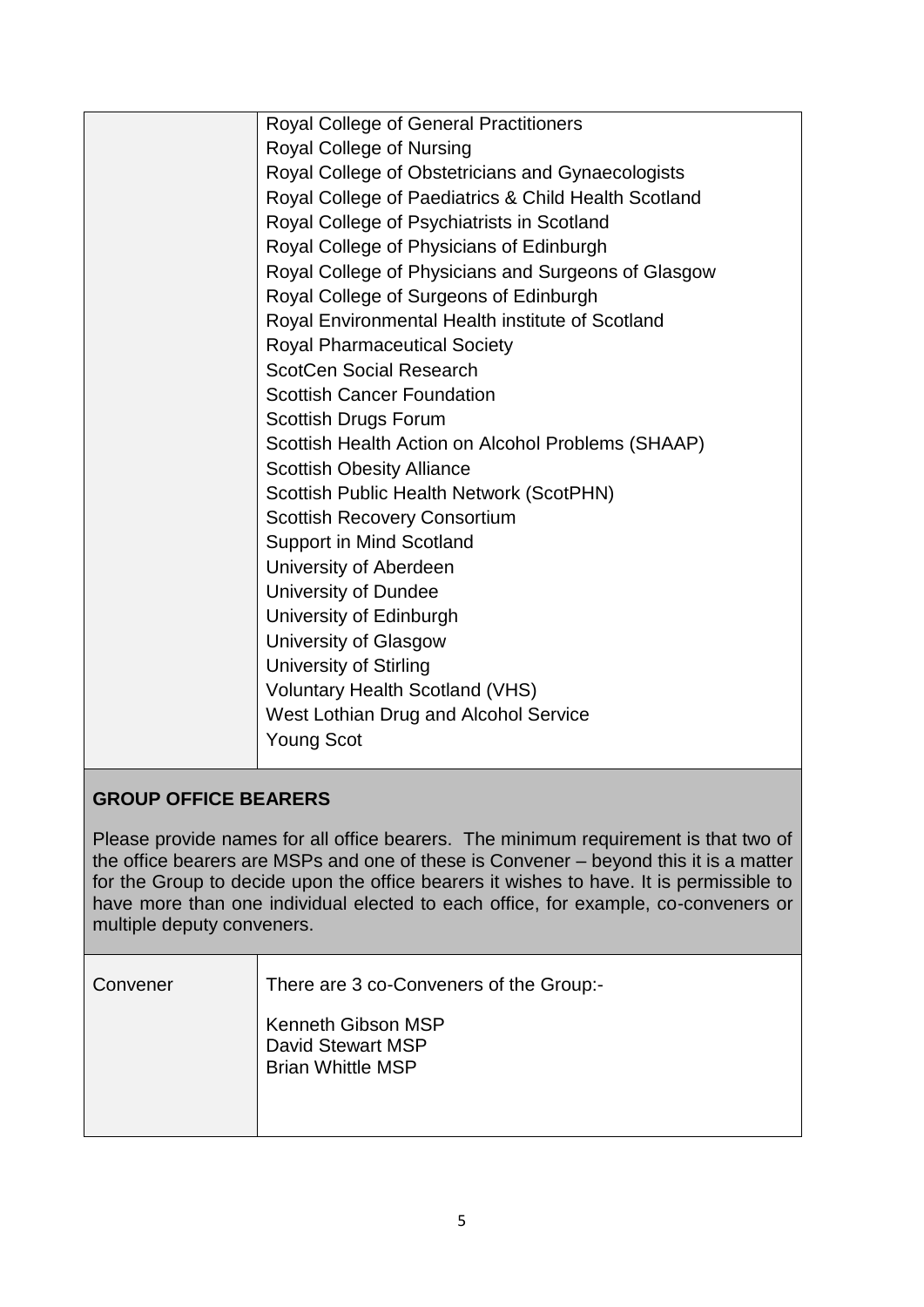| <b>Deputy Convener</b>                                                                                                                                                                                                                                                                                          |                                                            |  |
|-----------------------------------------------------------------------------------------------------------------------------------------------------------------------------------------------------------------------------------------------------------------------------------------------------------------|------------------------------------------------------------|--|
| Secretary                                                                                                                                                                                                                                                                                                       | Joint Secretariat: Alcohol Focus Scotland and ASH Scotland |  |
| <b>Treasurer</b>                                                                                                                                                                                                                                                                                                |                                                            |  |
| <b>FINANCIAL BENEFITS OR OTHER BENEFITS RECEIVED BY THE GROUP</b>                                                                                                                                                                                                                                               |                                                            |  |
| Please provide details of any financial or material benefit(s) received from a single<br>source in a calendar year which has a value, either singly or cumulatively, of more<br>than £500. This includes donations, gifts, hospitality or visits and material assistance<br>such as secretariat support.        |                                                            |  |
| Details of material support should include the name of the individual providing support,<br>the value of this support over the year, an estimate of the time spent providing this<br>support and the name of the organisation that this individual is employed by / affiliated<br>to in providing this support. |                                                            |  |
| Groups should provide details of the date on which the benefit was received, the value<br>of the benefit and a brief description of the benefit.                                                                                                                                                                |                                                            |  |
| If the Group is not disclosing any financial information please tick the box to confirm<br>that the Group has considered the support received, but concluded it totalled under<br>the threshold for disclosure (£500).                                                                                          |                                                            |  |

The Secretariat is provided free of charge by Alcohol Focus Scotland and ASH Scotland. Estimated cost of staff time for the two meetings: **£1,868**

Refreshments at 2 meetings (cost shared between Alcohol Focus Scotland and ASH Scotland) - **£157.20** (18th September 2019 - £67.20 and 26 February 2020 - £90.00)

#### **SUBSCRIPTION CHARGED BY THE GROUP**

Please provide details of the amount charged and the purpose for which the subscription is intended to be used.

n/a

#### **CONVENER CONTACT DETAILS**

Name **Brian Whittle MSP – co-Convener**